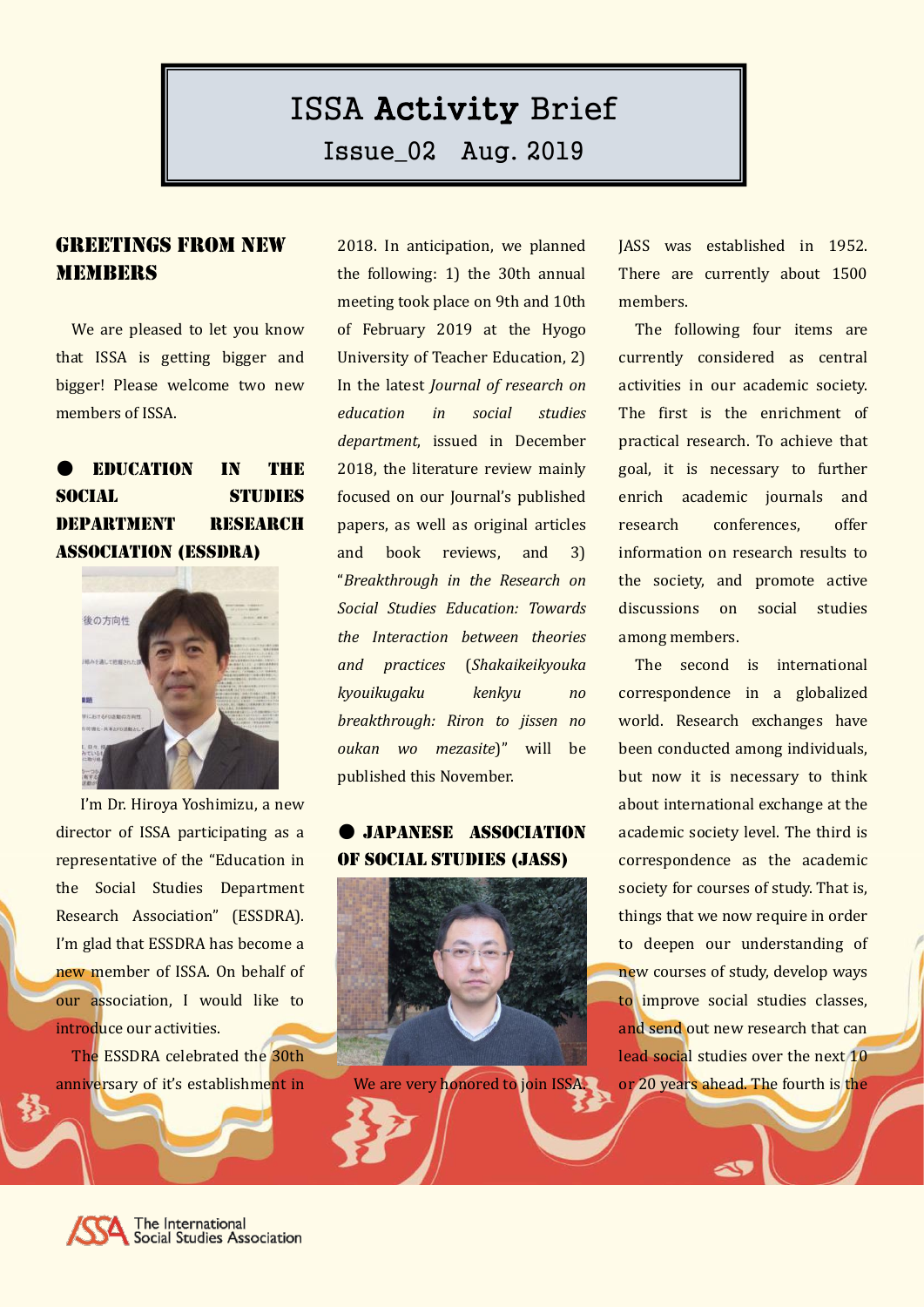improvement of teacher education relating to social studies. The role of the academic society is to propose desirable social studies teachers training programs, including teacher training curriculum at graduate schools.

We would like to promote the internationalization of social studies education research in cooperation with ISSA.

The current members of ISSA are as follows.

●Indonesian social studies association (APRIPSI)

●Education in the Social STUDIES DEPARTMENT RESEARCH ASSOCIATION (ESSDRA)

●Japanese Association of Social Studies (JASS)

●Japanese educational research association for social studies (JERASS)

● Korean social studies association (kaSe)

● the Korean association for social studies education (kaSSe)

## JSSEA Vol. 8 Available Soon!

**September 10th, 2019**

We are pleased to announce that JSSEA Vol. 8 will be available after September 30. The contents of this volume are as follows:

●What happened to the Social Studies Education after the Sewol Ferry Disaster and Candlelight Rally in Korea?

--------------------------Youngseog Kim ●Lesson Study to Create Social Studies Lesson Plans in Japan: The Case of "Logic of Triple-Stacking" at Shinshiro Elementary School.

-------------------------Katsuhisa Shirai ●Considering the Hyukshin School Policy and Education for Promoting Democracy in South Korea

------------------------------Soo Bin Jang ●Book Review: Geography Education in Japan

--------------------------Hiroaki Sakaue We sincerely apologize for the delay of the publication and appreciate your support and understanding.

# JSSA Will host ISSA affiliated event at Nigata university in **JAPAN**

**September 10th, 2019**



During its annual conference, the Japanese Association for Social Studies (JSSA) will host an ISSA affiliated session at Nigata University. Please refer to the following information.

Theme: What is the role of social studies education in a global era? Discussion with Japanese, Korean and Chinese scholars. Date: September 15 (Sun) Time: 13:15~15:45 Place: Conference Hall, Department of Education Language: Japanese

JERASS Will host ISSA affiliated event at shimane university in Japan

**September 10th, 2019**

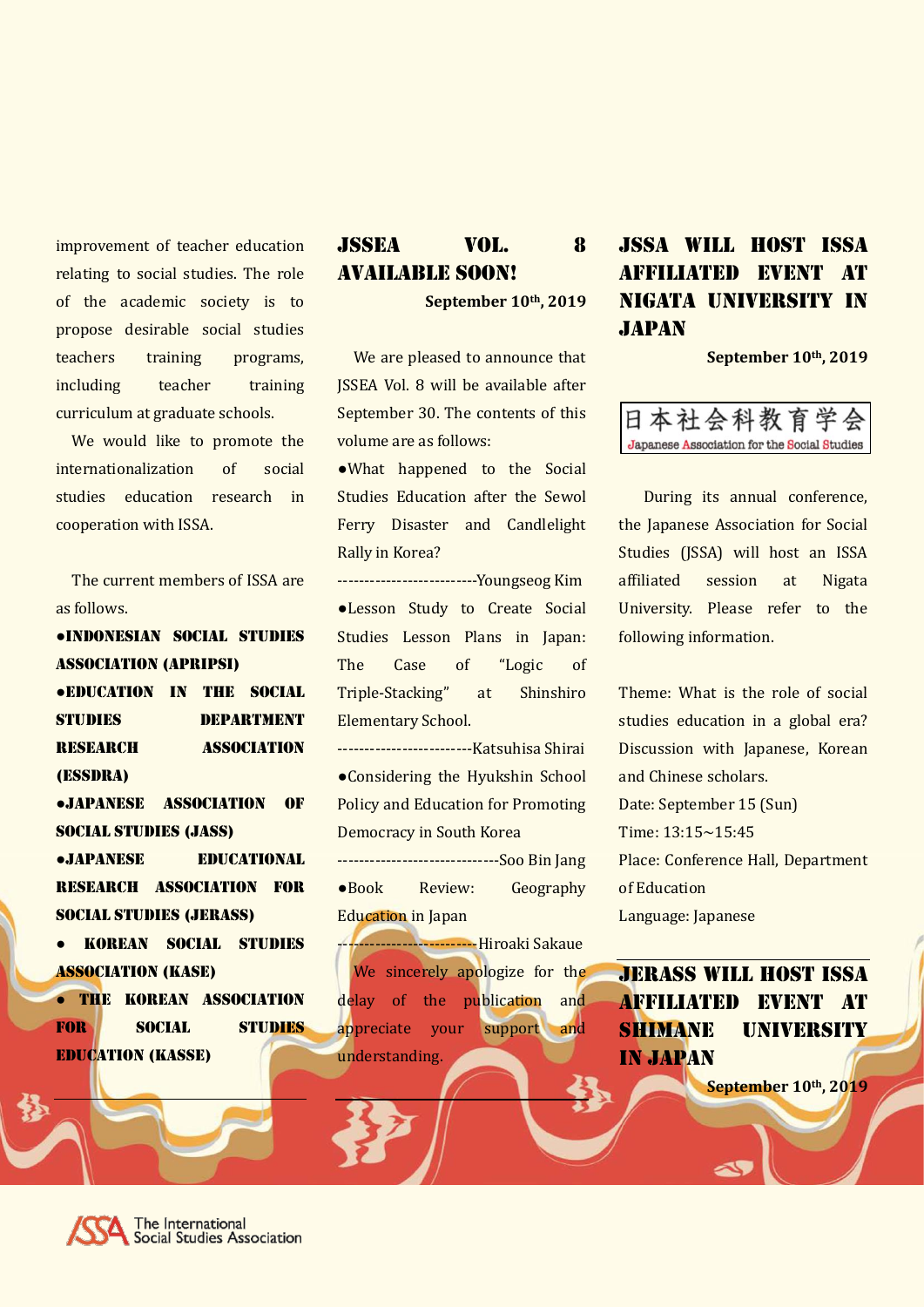

During its annual conference, the Japanese Educational Research Association for Social Studies (JERASS) will host an ISSA affiliated session at Shimane University. Please refer to the following information.

Theme: How can social studies relate to youth civic engagement? Date: November 9 (Sat) Time: 10:40~12:10 Place: TBA Language: English

# LAST CHANCE! CALL FOR the special issue of Jssea vol.9

**September 10th, 2019**

Do not forget to submit your papers for JSSEA Vol. 9! In this volume, we are preparing a special issue discussing "How can social studies relate to youth civic engagement?" Any article of Social

Studies Education, and related fields, which may include History and Geography Education, Political Education, Global and International Education, and Citizenship Education, are also welcome! The submission deadline is **November 30, 2019**. We look forward to reading your work!

# Call for affiliated **EVENT**

**September 10th, 2019**

ISSA is ready to support you in order to make your association's event global. If you have any academic event that you hope scholars from other countries will attend, especially English-based sessions, please let us know. We will send / share the information with our members for your successful event.

Additionally, we also want you to plan these kinds of events. This will be our way to get better connected with each other and make ISSA bigger and better. The following is an example of an affiliated event.

#### ANNUAL MEMBERSHIP **FEE**

#### **September 10th, 2019**

This is a gentle reminder concerning the ISSA annual membership fee for administrators of our members: APRIPSI, ESSDRA, JASS, JERASS, KASE, and KASSE. This year's annual fee is the same as last year: 100 dollars. It you have any question about the way you send the fee, please contact to [kusahara@hiroshima-u.ac.jp](mailto:kusahara@hiroshima-u.ac.jp)

# Let me Introduce our issa and jssea administrators

**September 10th, 2019**



My name is Hiromi Kawaguchi currently working as an associate professor at Hiroshima University, Japan. In relation to ISSA, I am the chief of editorial administrators of